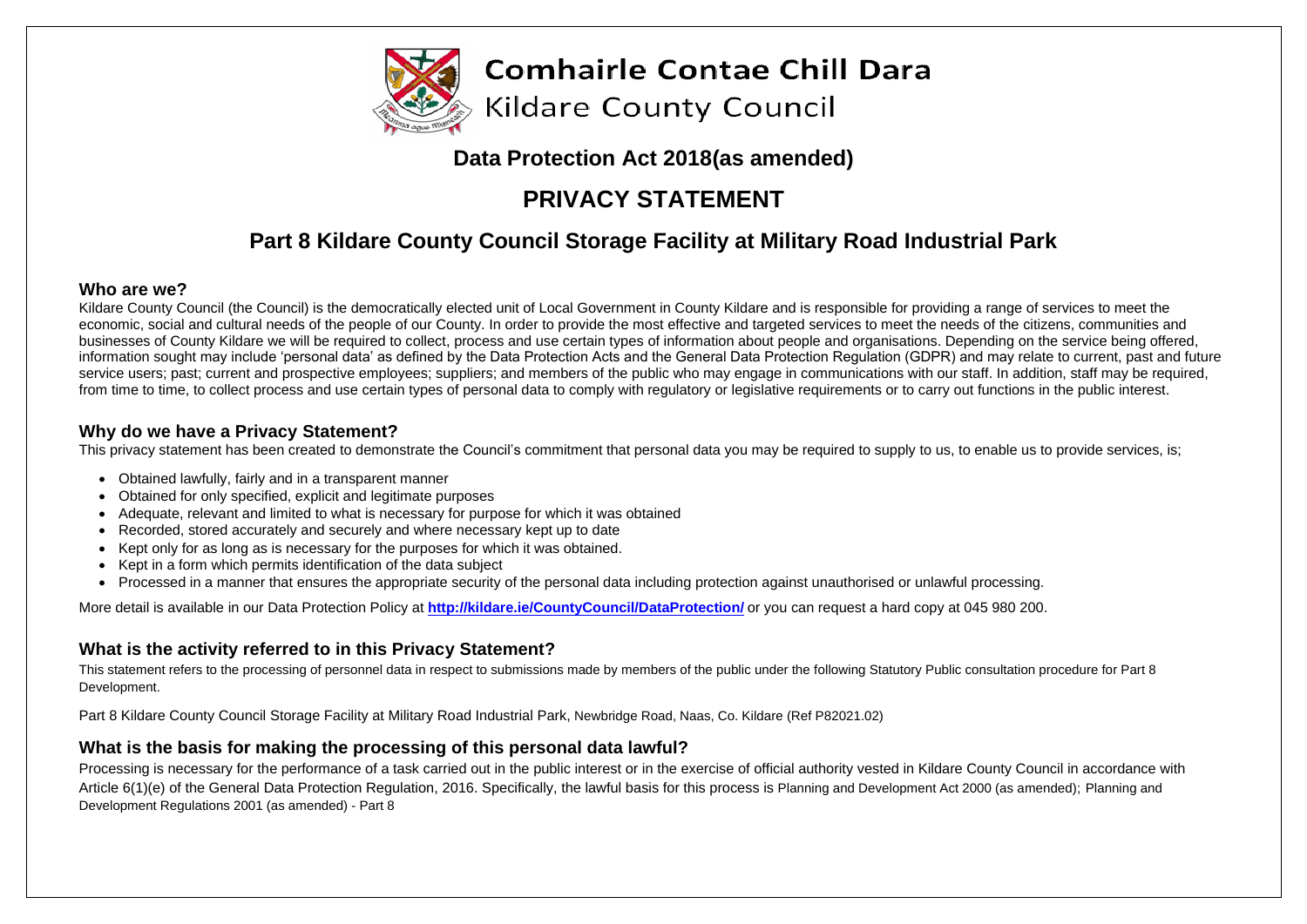

### **Including third party personal data in submissions:**

In cases where a person decides to submit the personal information of another person in their submission, they must:

- Notify that person that they are providing their personal information to the Council and obtain their permission; OR
- Provide that person with a copy of this Privacy Statement;

#### In addition, they must

- Promptly notify that person of any changes to this Privacy Statement that they are aware of.
- Ensure that, to the best of their knowledge, that the person's personal information is accurate and up to date, and promptly notify the Council when aware that it is incorrect.

Submissions are assigned a reference number within the Economic Community & Cultural Development Department, in order to effectively manage the submission document and are added to an electronic system for processing of same. The submissions are considered by the Local Authority.

Persons making a submission/observation should be aware that comments involving allegations of any kind against a named or otherwise identifiable person or organisation may be viewed as defamatory by the subject of the comments. Persons may be sued directly for any defamatory allegations in any submission/observation and should avoid making such allegations.

In the event of any potentially defamatory allegation giving rise to legal action against it, the Local Authority will seek indemnity from the person making the allegation.

#### **What happens to my submission?**

Submissions made either online or in hard copy are processed in the following manner.

As part of the public consultation procedures members of the public can make submission in respect to the above statutory procedures. In order to communicate with you, you will be asked for contact details. You do not have to provide all contact details but providing more, such as email, phone, address, makes it easier to communicate. Please note that to help protect your privacy, we take steps to verify your identity before granting access to personal data. These contact details may also be used to verify your identity.

In accordance with statutory requirements a report on any submissions or observations received is prepared for consideration by the elected representatives and contains a list of the persons or bodies from whom submissions were sought and who made submissions or observations, a summary of the issues arising from the submissions, and the response of the Council to those issues.

The elected representatives must take into consideration the report on consultation before making a decision. This report will be published online.

## **We require contact details**

## **What other types of personal data do we need to undertake this activity?**

We do not require any further personnel data to undertake this activity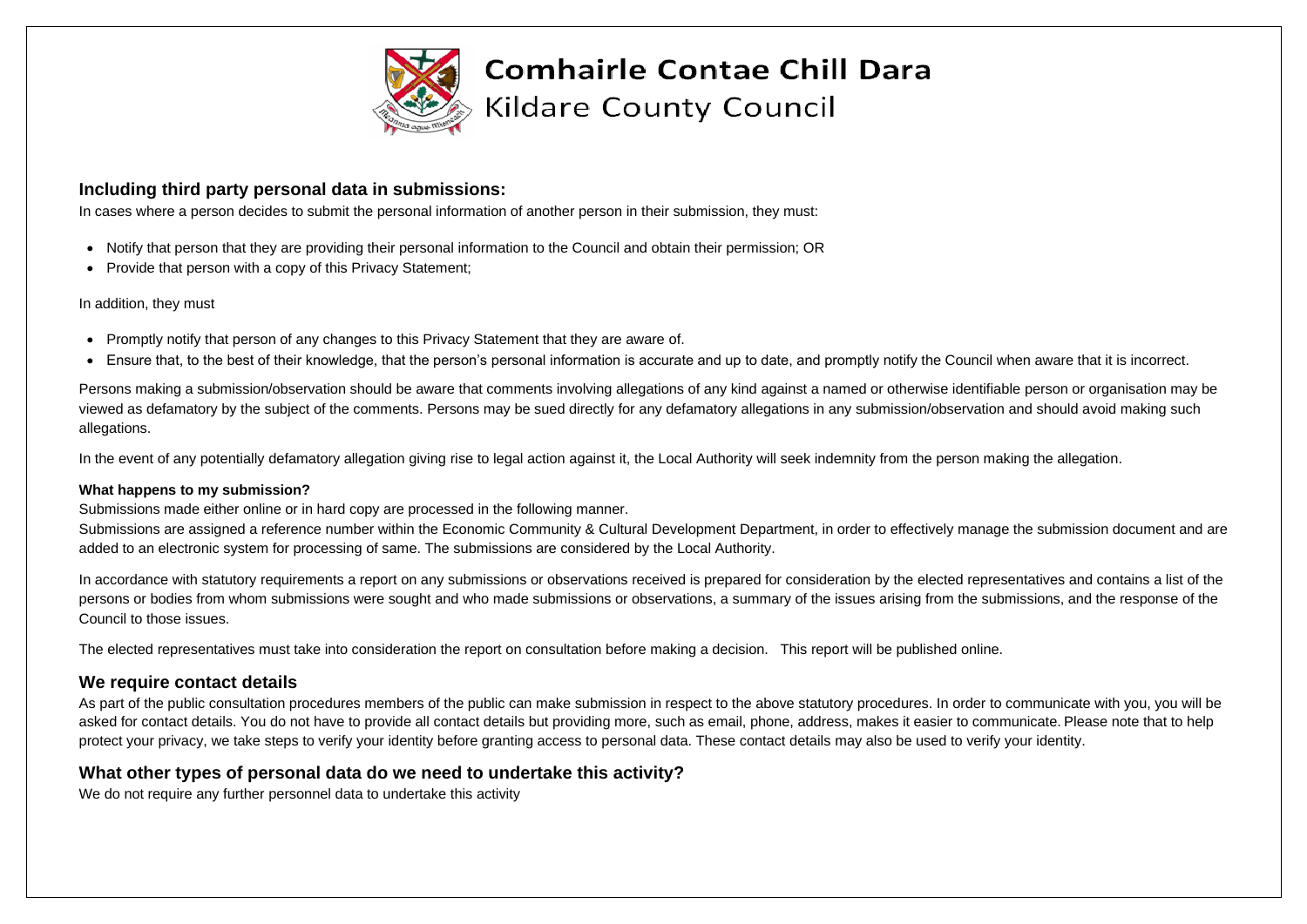

### **What will happen if the personal data is not provided?**

If the information is not submitted the submission cannot be processed.

### **Am I the only source of this personal data?**

In some instances to assist with the delivery of the activity or to comply with regulatory or legislative requirements personal data is sourced from a third party. This does not apply to this activity.

### **Is personal data submitted as part of this activity shared with other organisations?**

The Council may, to fulfil statutory or regulatory obligations or in the public interest, from time to time, have to share personal data with other organisations or entities (in Ireland or abroad). Where this is required the Council shall have regard to your rights, to the security and integrity of the data and will minimise the data shared.

Kildare County Council must take reasonable steps to ensure that personal data we have about our customers is correct and up to date. In addition, if the data held by us is found to be inaccurate you have the right to rectify/correct this.

Sharing **DOES APPLY** to this activity.

Data is shared with: General Public

Data **IS NOT** transferred to another country.

Data is transferred to: **Not applicable**

### **How long is my data kept for?**

When making a request to update your record please provide evidence to support this - for example a copy of a document containing your new address – utility (Gas, Electricity, Phone) bill etc.

The Council has a detailed record retention policy which outlines time periods for which your personal data will be retained and what will happen to it after the required retention period has expired.

The data processed as part of this activity will be retained for the following period(s):

Part 8 files are kept indefinitely

### **Do you need to update your records?**

If you find that personal data we have about you is inaccurate or needs to be updated (for instance, you may have changed your name, address, contact details etc.) then please contact us so that we can correct it. You can do this by:

**Writing to us at**: Kildare County Council, Áras Chill Dara, Devoy Park, Naas, Co Kildare. W91 X77F Emailing us at [customercare@kildarecoco.ie](mailto:customercare@kildarecoco.ie)